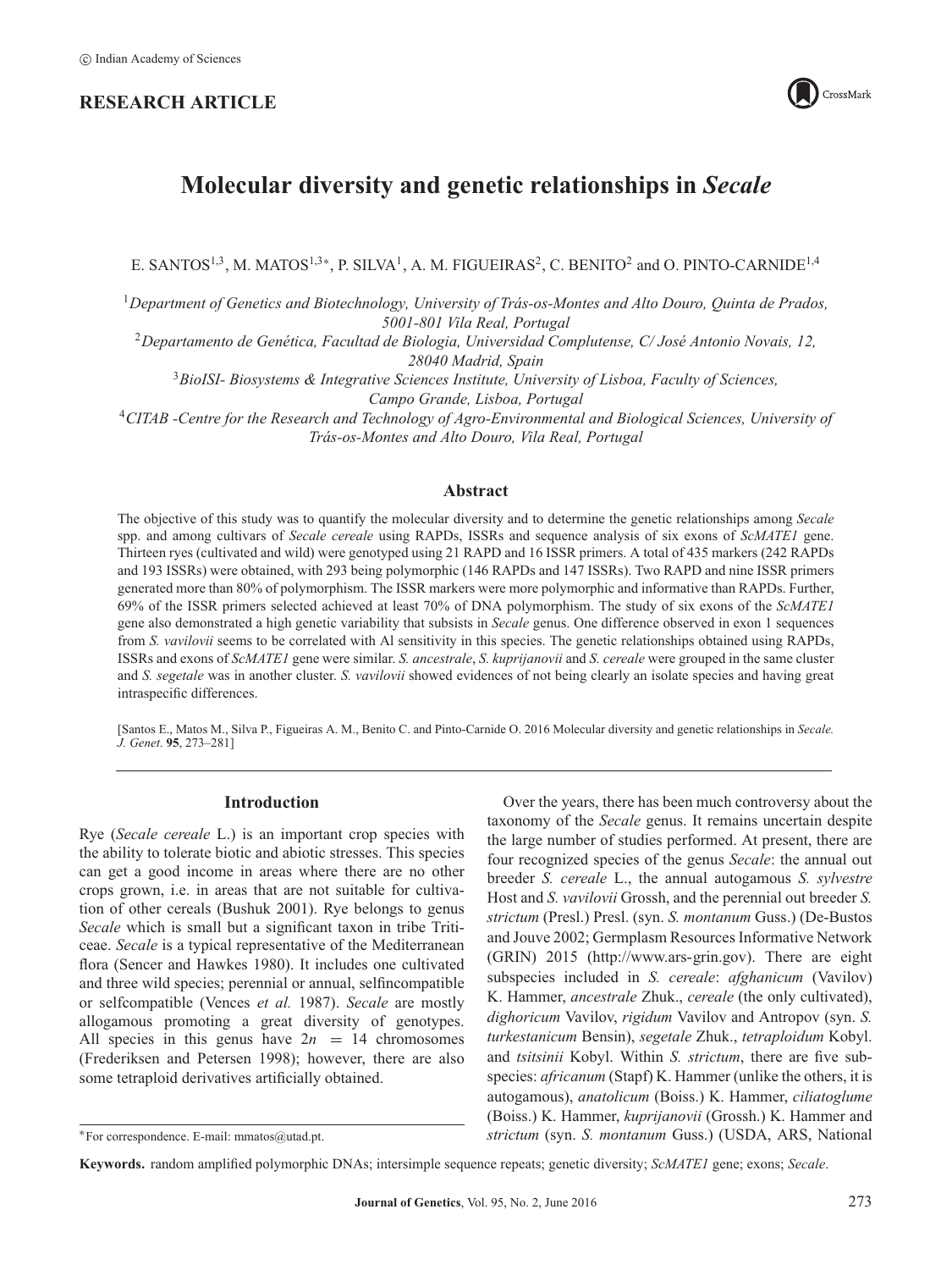Genetic Resources Program. Germplasm Resources Informative Network (GRIN) 2015 [\(http://www.ars-grin.gov/](http://www.ars-grin.gov/cgi-bin/npgs/html/splist.pl?11022) [cgi-bin/npgs/html/splist.pl?11022](http://www.ars-grin.gov/cgi-bin/npgs/html/splist.pl?11022) (10 April 2015)).

Phylogenetic relationships between and among *Secale* species have been studied using different approaches, including morphological and ecological (e.g. Vavilov 1926; Stutz 1972), cytogenetic (Khush 1962; Cuadrado and Jouve 2002; Zhou *et al.* 2010), chemotaxonomic (Dedio *et al.* 1969), biochemical, like isozymes (Vences *et al*. 1987; Matos *et al*. 2001); and molecular methods such as amplified fragment length polymorphism (AFLP) (Chikmawati *et al.* 2005, 2012), ISSR (Matos *et al.* 2001; Ren *et al.* 2011), random amplified polymorphic DNA (RAPD) (Matos *et al.* 2001; Ma *et al.* 2004), restriction fragment length polymorphism (RFLP) (Loarce *et al.* 1996), simple sequence repeat (SSR) (Shang *et al.* 2006; Jenabi *et al.* 2011) and ribosomal DNA studies (De Bustos and Jouve 2002).

Several classifications were obtained resulting from the diversity of techniques used in phylogenetic analysis. Genetic diversity studies on rye and wild rye could contribute to the maintenance and rational use of germplasm resources in the improvement of rye and its related species (Ma *et al.* 2004). In the past two decades, use of molecular markers have become routine in plant biotechnology, such as genetic diversity studies. ISSR (Zietkiewicz *et al.* 1994) and RAPD (Williams *et al.* 1990) are polymerase chain reaction (PCR) based markers popular for its advantages, cheap, quick and easy to assay. PCR amplification needs low quantities of DNA and, moreover, these markers have a high genomic abundance and good genome coverage, and does not require sequence information.

Al-induced citrate transporter (*ScMATE1*) gene is of interest in rye since it is involved in aluminum tolerance in Poaceae family, and has been studied and characterized in *S. cereale* (Silva-Navas *et al.* 2012). In this work, ISSR and RAPD markers and six exons of *ScMATE1* gene were used to study the molecular diversity within the *Secale* genus and to estimate the genetic relationships among *Secale* spp. and between cultivars of *S. cereale* ssp. *cereale*. In this study, the *ScMATE1* gene was selected due to its importance in Al tolerance behaviour in different cultivars of rye. This is the first study of diversity of *ScMATE1* gene in different species of *Secale* genus.

#### **Materials and methods**

### *Plant materials and DNA extraction*

Three species, *S. cereale* L., *S. strictum* (C. Persl) C. Persl and *S. vavilovii* Grossh. of the *Secale* genus were studied. Also, three subspecies of *S. cereale*: *S. cereale* ssp. *ancestrale* Zhuk., the cultivated *S. cereale* ssp. *cereale* and *S. cereale* ssp. *segetale* Zhuk.; and two of *S. strictum*: *S. strictum* ssp. *kuprijanovii* Grossh. and *S. strictum* ssp. *strictum* syn. *S. montanum* Guss. were also studied. These materials were kindly provided by Dr E. Larter, University of Winnipeg (Manitoba, Canada) (Dedio *et al.* 1969) and maintained in the

germplasm bank of the Department of Genetics and Biotechnology at the University of Trás-os-Montes and Alto Douro (Vila Real, Portugal). Moreover, four rye varieties: Imperial (USA), JNK (Japan), Dankowskie Zlote (Poland) and Alvão (Portugal); three regional populations from the northern Portugal (two from Lamego and one from Montalegre), and the consanguineous line Riodeva (Spain) belonging to cultivated *S. cereale* were also studied.

For RAPD and ISSR analyses, each rye and wild rye were reduced to a pool of 15 plants and thereafter to 100 mg of young leaves from each plant. In the analyses of bulk samples, only frequently seen fragments in individual plants were scored (Loarce *et al.* 1996). Fragments seen at frequencies below 10% (Michelmore *et al.* 1991) or 14% (Loarce *et al.* 1996) were not amplified in the bulk DNA samples. The number of plants used to construct the bulk samples was similar to that used in the previous works. The fragments seen at frequencies below 13% were not amplified in our bulks. For *ScMATE1* study, individual plants were used. All the green tissues were frozen in liquid nitrogen and stored at −80◦C until DNA extraction. For DNA extraction, a smallscale DNA isolation method was used (DNeasy Plant Mini kit, Qiagen Hilden, Germany) according to the procedures described by the manufacturer.

#### *RAPD and ISSR markers*

*Polymerase chain reaction*: For RAPDs, 21 10-mer oligonucleotides from sets A, B and C (Operon Technologies, Alameda, USA) were selected (table 1 in electronic supplementary material at [http://www.ias.ac.in/jgenet/\)](http://www.ias.ac.in/jgenet/). For ISSRs, 16 primers from UBC primer set 100/9 (University of British Columbia, Canada) based on dinucleotides and pentanucleotides repeats were chosen (table 1 in electronic supplementary material). Primers were selected according to the degree of reproducibility, amplification and polymorphism.

RAPD and ISSR reactions were performed with minor modifications as described by Matos *et al.* (2001). These reactions were carried out in 25 and 20 *μ*L volume, respectively using T-Professional Thermocycler (Biometra, Göttingen, Germany). PCR products were analysed on 1.8% agarose gel stained with ethidium bromide.

*Data analysis*: RAPD and ISSR amplifications were repeated at least thrice and only repetitive PCR products were scored. RAPD and ISSR markers were scored based on the presence (1) or absence (0) of homologous bands of all rye genotypes. Bands with same mobility were treated as identical fragment. Cluster analysis using the simple matching coefficient (SM) and the unweighed pairwise group method with arithmetic average (UPGMA) was achieved with the NTSYS-pc statistical package ver. 2.02 (Rohlf 1998). Further, cluster analyses were performed for each marker system based on Dice and Jaccard coefficient to reinforce the study (Nei and Li 1979).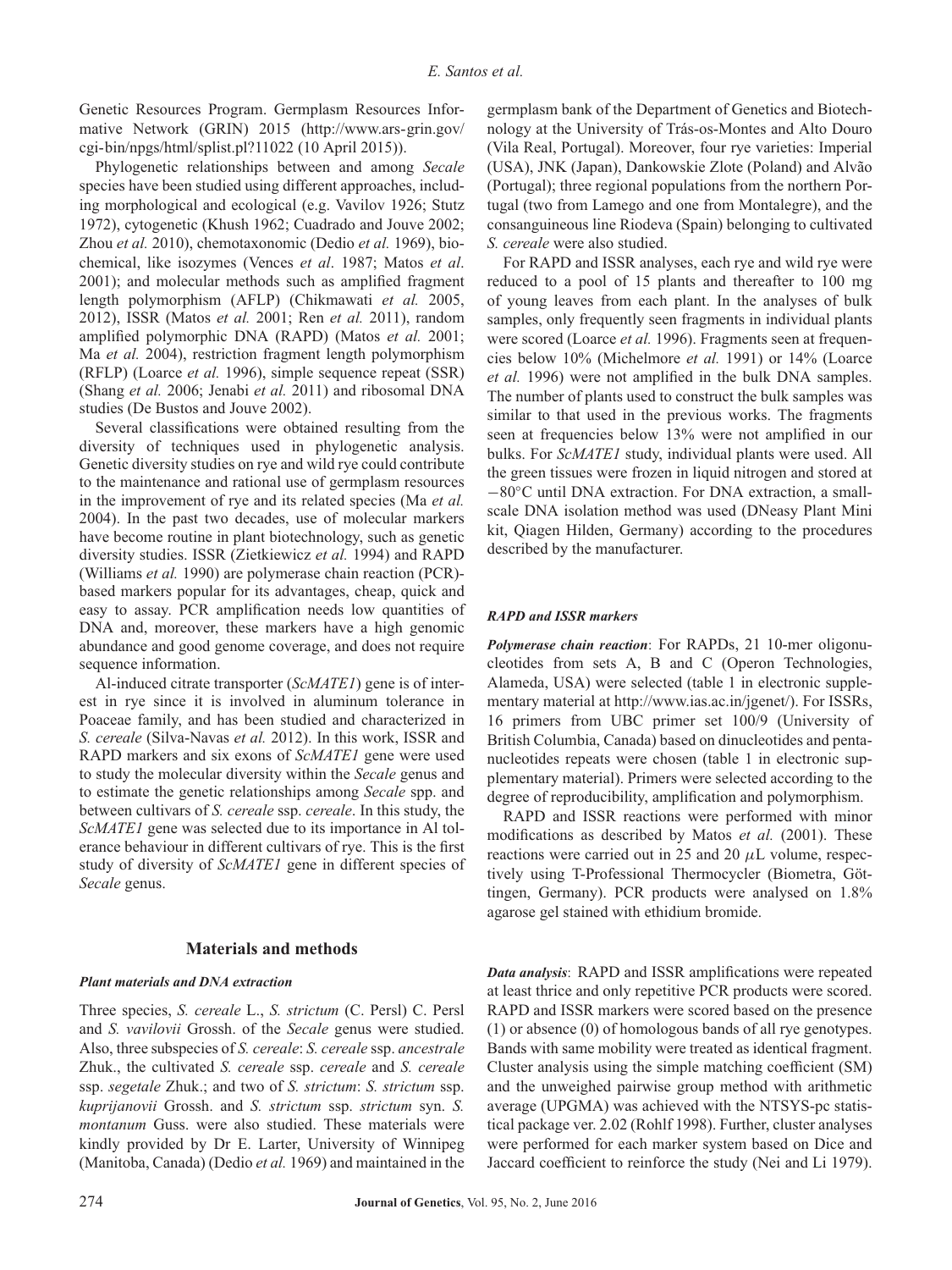**Table 1.** Genetic diversity parameters for 21 RAPDs and 16 ISSRs primers used for analysing 13 rye genotypes.

| Primer                 | NΒ               | PB             | $\%P$ | UB               | Rp    | <b>PIC</b> | МI         | DG               |
|------------------------|------------------|----------------|-------|------------------|-------|------------|------------|------------------|
| <b>RAPDs</b>           |                  |                |       |                  |       |            |            |                  |
| A1                     | 10               | 5              | 50.00 | 1                | 2.15  | 0.16       | 7.81       | 4                |
| A4                     | 8                | 5              | 62.50 | $\boldsymbol{0}$ | 5.38  | 0.22       | 13.50      | 8                |
| A5                     | 11               | 8              | 72.73 | 3                | 6.15  | 0.21       | 15.02      | 6                |
| A17                    | 13               | 9              | 69.23 | 3                | 6.62  | 0.14       | 9.92       | 5                |
| B1                     | 12               | 7              | 58.33 | 1                | 6.83  | 0.18       | 10.73      | 6                |
| B <sub>5</sub>         | 12               | 7              | 58.33 | 1                | 7.69  | 0.17       | 10.00      | 8                |
| B7                     | 15               | 10             | 66.67 | 1                | 8.62  | 0.19       | 12.42      | 9                |
| <b>B10</b>             | 13               | 5              | 38.46 | $\overline{0}$   | 3.23  | 0.17       | 6.45       | $\boldsymbol{7}$ |
| C <sub>1</sub>         | 9                | 7              | 77.78 | 0                | 7.23  | 0.31       | 23.73      | 11               |
| C <sub>2</sub>         | $\boldsymbol{7}$ | 2              | 28.57 | 1                | 0.62  | 0.07       | 2.03       | 1                |
| C <sub>4</sub>         | 9                | $\overline{4}$ | 44.44 | 0                | 2.31  | 0.18       | 7.94       | $\boldsymbol{7}$ |
| C <sub>5</sub>         | 13               | 8              | 61.54 | 1                | 8.62  | 0.20       | 12.32      | 11               |
| C6                     | 9                | 1              | 11.11 | $\overline{0}$   | 0.31  | 0.03       | 0.32       | $\boldsymbol{0}$ |
| C7                     | 11               | 10             | 90.91 | $\overline{2}$   | 8.31  | 0.27       | 24.25      | 6                |
| C9                     | 13               | 10             | 76.92 | $\mathbf{1}$     | 10.46 | 0.26       | 20.30      | 13               |
| C11                    | 9                | 4              | 44.44 | 0                | 3.23  | 0.19       | 8.41       | 6                |
| C12                    | 10               | 5              | 50.00 | $\overline{2}$   | 5.38  | 0.10       | 5.21       | $\overline{c}$   |
| C13                    | 21               | 20             | 95.24 | $\overline{4}$   | 18.00 | 0.29       | 27.79      | 13               |
| C16                    | 14               | 5              | 35.71 | $\mathbf{0}$     | 4.62  | 0.11       | 4.10       | 5                |
| C19                    | 15               | 10             | 66.67 | $\mathbf{1}$     | 9.69  | 0.21       | 14.31      | 10               |
| C20                    | 8                | 4              | 50.00 | 0                | 5.85  | 0.18       | 8.88       | 3                |
| Total                  | 242              | 146            | 60.33 | 22               | 6.25  | 0.18       | 11.69      | 6.71             |
| <b>ISSRs</b>           |                  |                |       |                  |       |            |            |                  |
| 808                    | 16               | 13             | 81.25 | 4                | 8.31  | 0.23       | 18.87      | 11               |
| 810                    | 14               | 10             | 71.43 | $\overline{4}$   | 8.77  | 0.15       | 10.75      | 7                |
| 811                    | 15               | 13             | 86.67 | 3                | 9.85  | 0.23       | 19.97      | 13               |
| 812                    | 13               | 12             | 92.31 | $\mathfrak{Z}$   | 9.85  | 0.28       | 25.55      | $\overline{9}$   |
| 815                    | 6                | 4              | 66.67 | 0                | 4.92  | 0.21       | 13.94      | $\overline{c}$   |
| 824                    | 10               | 8              | 80.00 | 1                | 9.54  | 0.26       | 20.64      | 9                |
| 827                    | 8                | 3              | 37.50 | 1                | 2.62  | 0.13       | 4.99       | $\overline{c}$   |
| 835                    | 7                | 3              | 42.86 | $\overline{c}$   | 1.38  | 0.11       | 4.78       | $\,1$            |
| 836                    | 19               | 16             | 84.21 | $\overline{4}$   | 8.92  | 0.23       | 19.72      | 13               |
| 842                    | 20               | 16             | 80.00 | 5                | 12.31 | 0.20       | 16.00      | 11               |
| 844                    | 9                | 8              | 88.89 | $\overline{c}$   | 7.69  | 0.20       | 18.00      | $\overline{c}$   |
| 845                    | 9                | 6              | 66.67 | $\overline{c}$   | 4.62  | 0.17       | 11.05      | 5                |
| 846                    | 12               | 10             | 83.33 | 3                | 8.00  | 0.25       | 21.20      | 9                |
| 881                    | 15               | 12             | 80.00 | $\overline{4}$   | 10.31 | 0.21       | 16.79      | $\overline{7}$   |
| 889                    | 12               | 9              | 75.00 | 3                | 6.62  | 0.17       | 12.87      | 9                |
| 891                    | 8                | 4              | 50.00 | $\mathbf{1}$     | 3.54  | 0.13       | 6.36       | $\overline{c}$   |
| Total                  | 193              | 147            | 76.17 | 42               | 7.33  | 0.20       | 15.09      | $\overline{7}$   |
| <b>RAPDs and ISSRs</b> |                  |                |       |                  |       |            |            |                  |
| Total                  | 435              | 293            | 67.36 | 64               |       | 6.79 0.19  | 13.39 6.86 |                  |

NB, number of bands; PB, polymorphic bands; %P, percentage of polymorphism; UB, unique bands; Rp, resolving power values; PIC, polymorphism information content values; MI, marker index values; DG, distinguished genotypes.

To check the goodness of fit of ISSR and RAPD cluster analysis to the similarity matrix on which it was used, the cophenetic correlation coefficient (*r*) was calculated and Mantel test was performed with 1000 permutations (Mantel 1967) using COPH and MXCOMP tools from NTSYS-pc package. The coefficients values obtained for both markers were compared. Further, the correlation of the combined similarity data matrices (RAPD and ISSR) and the cophenetic matrices of the three coefficients used (SM, Dice and Jaccard) were estimated and compared to verify their reliability.

To determine the confidence limits of UPGMA-based dendrograms, bootstrap tests were performed using 10,000 replications for phylogenetic analysis using the Winboot program (Yap and Nelson 1996).

*Discriminatory power*: Primer resolving power (Rp) was calculated according to Prevost and Wilkinson (1999) formula  $Rp = \Sigma Ib$ , where Ib (band informativeness) takes the value of  $1-[2\times(0.5-p)]$ , p being the proportion of the 13 rye genotypes analysed containing the band. Polymorphic information content (PIC) was calculated as  $\text{PIC} = 2\text{fi}(1-\text{fi})$ , as proposed by Roldán-Ruiz *et al.* (2000), where fi is the frequency of the marker bands present and (1−fi) is the frequency of absent marker bands. PIC was averaged over the bands for each primer. To estimate the effectiveness of each marker system, marker index (MI) was calculated according to Sorkheh *et al.* (2007) that defined it as the product of the polymorphism percentage and PIC value.

# *ScMATE1 gene*

*Exon amplifications*: *ScMATE1* complete gene (genomic sequence) was previously obtained from Silva-Navas *et al.* (2012). Different pair of primers which were designed from the sequences of *ScMATE1* gene were used to amplify the exons 1, 3, 4, 8, 9 and 10 from rye genomic DNA (gDNA) by PCR (table 2 in electronic supplementary material).

*Sequence and phylogenetic analyses*: Sequences were analysed with Chromas Lite 1.0 (Technelysium, South Brisbane, Australia). A BLASTN search [\(http://www.ncbi.nlm.nih.](http://www.ncbi.nlm.nih.gov/) [gov/\)](http://www.ncbi.nlm.nih.gov/) was performed to confirm the DNA sequences predicted from the analysis. Alignments between different

**Table 2.** Diversity parameter, for six *ScMATE* exons, obtained comparing different sequences of gDNA from different cultivated and wild ryes using the DnaSP v5.0 software.

|                | Ex1   | Ex3   | Ex4   | Ex8                                             | Ex9                      | Ex10     |
|----------------|-------|-------|-------|-------------------------------------------------|--------------------------|----------|
| Exon size (bp) | 200   | 207   | 194   | 164                                             | 72                       | 117      |
| SWAG           | 6     | 0     | 0     | 0                                               | $\theta$                 | $\theta$ |
| IMS            | 177   | 202   | 182   | 150                                             | 70                       | 111      |
| <b>VPS</b>     | 17    | 5     | 12    | 14                                              | 2                        | 6        |
| SVS            |       |       | 2     | $\Omega$                                        | $\theta$                 |          |
| PIS            | 16    | 4     | 10    | 14                                              | $\mathfrak{D}_{1}^{(1)}$ | 5        |
| h              | 19    |       | 14    | 12                                              | 4                        | 6        |
| Hd             | 0.918 | 0.648 | 0.75  | 0.623                                           | 0.453                    | 0.526    |
| ND (Pi)        |       |       |       | 0.02066 0.00410 0.01149 0.01776 0.00677 0.00767 |                          |          |
| k              | 3.9   | 0.848 | 2.228 | 2.913                                           | 0.487                    | 0.897    |
| SC             | 0.912 | 0.976 | 0.938 | 0.915                                           | 0.972                    | 0.949    |

Ex, exon; SWAG, sites with alignment gap; IMS, invariable (monomorphic) sites; VPS, variable (polymorphic) sites; SVS, singleton variable sites; PIS, parsimony informative sites; Hd, haplotype (gene) diversity; ND (Pi), nucleotide diversity; k, average number of nucleotide differences; SC, sequence conservation.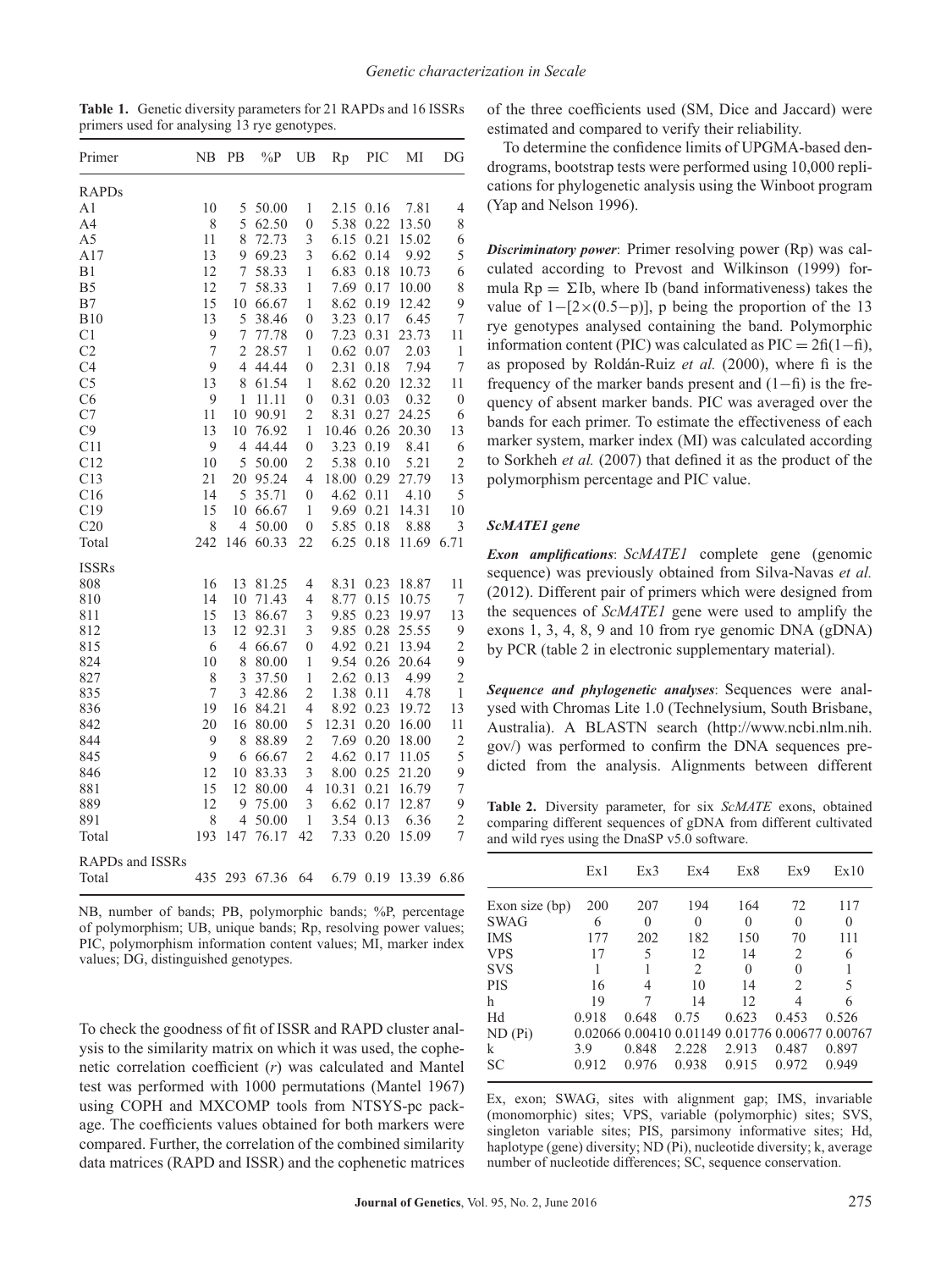*ScMATE1* sequences were made using the ClustalW algorithm [\(http://www.ebi.ac.uk/Tools/clustalw\)](http://www.ebi.ac.uk/Tools/clustalw). The sequences obtained in this study were compared and several diversity parameters were utilized to study the difference among the DNA sequences of *ScMATE1* using DnaSP v5.0 (Librado and Rozas 2009). Genetic relationships among exons of *ScMATE1* gene in different *Secale* genotypes were studied using MEGA 5.1 (Tamura *et al.* 2007) with the evolutionary distance (Kimura 2-parameter) and the UPGMA clustering method. Bootstraps with 10,000 replicates were performed to test the robustness of the dendrograms. The sequence of *HvMATE1* gene from *Hordeum vulgare* was used as outgroup.

#### **Results**

#### *RAPD analysis*

A total of 242 fragments were produced from all the primers ranging from 250 to 2800 bp with 60.33% polymorphic (table 1 and figure 1 in electronic supplementary material). The average band per primer and the average polymorphic band per primer were 11.52 and 6.95, respectively. Moreover, a total of 22 exclusive bands were observed with 13 RAPDs primers, OPC13 being the most significant. More number of unique bands were found in the cultivated species, especially in the consanguineous line Riodeva. The Rp of 21 RAPD primer was 6.25. Primer OPC13 reached the highest Rp value (10.46), being able to distinguish all the 13 rye genotypes as OPC9 primer. The average PIC and MI values were 0.18 and 11.69, respectively (table 1).

#### *ISSR analysis*

The average degree of polymorphism obtained with ISSR markers was higher than that of RAPD markers, reaching 76.17% (table 1). The total number of amplified products was 193 ranging from 320 to 3000 bp, with 147 being polymorphic. The average band per primer and the average polymorphic band per primer were 12.06 and 9.19, respectively. The polymorphism obtained with ISSR markers was significant because 69% of selected primers achieved at least 70% of polymorphism. The number of exclusive bands was 42 (twice as much as RAPD markers). Five unique bands were obtained with only *UBC842* primer. As in RAPDs, ISSR markers revealed the highest exclusive band number in the cultivated species, with special relevance to the consanguineous line Riodeva and JNK varieties, with 14 and 15 exclusive bands, respectively, average of Rp was 7.33. Primers with higher Rp were able to distinguish a greater number of genotypes, although it was not so linear. Primers UBC811 and UBC836 distinguished all rye genotypes (figure 1 in electronic supplementary material). The average PIC and MI were 0.2 and 15.09, respectively (table 1).

#### *Genetic relationships using RAPDs and ISSRs data*

Dendrograms using only RAPD markers, only ISSR markers and both the markers combined were obtained. These

dendrograms were generated using three coefficients (SM, Dice and Jaccard (Rohlf 1998; Nei and Li 1979) with the UPGMA grouping method. The three coefficients used produced identical dendrograms with slight variations in the similarity degree obtained (data not shown). The best results were obtained by the combined data (ISSR and RAPD). Two different kinds of dendrograms were created for this study: one with seven distinct cultivars of *S. cereale* (figure 1a) and another with six different species/subspecies of the *Secale* genus (figure 2a), where the cultivar Imperial was the representative of the *S. cereale* ssp. *cereale*. The results obtained with the combined data and with ISSRs data were the same, whereas the dendrograms obtained with RAPD data showed minor modifications.

The dendrogram that resulted from the cultivated rye data (figure 1a) had three main clusters: one with five cultivars split into two subclusters (cluster I) and two divergent samples, the consanguineous line Riodeva (cluster II) and the JNK variety (cluster III). In cluster I, rye varieties Alvão, Imperial and D. Zlote were included in the same subcluster (A) and the regional Portuguese populations from Montalegre and Lamego were grouped together (subcluster B). The dendrogram obtained with one representative of each *Secale* species/subspecies, which originated three main groups are shown in figure 2a. Cluster I was divided into two subclusters, one with the subspecies *S. ancestrale* and *S. kuprijanovii* (subcluster A) and another with the variety Imperial (*S. cereale*) and the species *S. vavilovii* (subcluster B). In the clusters II and III, the subspecies *S. segetale* and the species *S. strictum*, respectively, were isolated. Mantel test revealed high correlation values between the dendrograms and the original matrices for both approaches (*S. cereale*:  $r = 0.960$  and *Secale* species/subspecies:  $r = 0.776$ . The correlation values were also significant using Jaccard and Dice coefficients (data not shown).

# *ScMATE1: sequences and genetic relationships*

At least one sequence from each rye genotype per exon was obtained. Exon 1 was the most variable with haplotype diversity (Hd), almost reaching the value 1 (0.918) and with the highest average number of nucleotide differences (k) and nucleotide diversity (Pi) with 3.9 and 0.02066, respectively (table 2). Two different sequences of exon 1 were detected in *S. vavilovii*, one showed two indels with 3 bp each. Exon 3 had the largest size (207 bp), whereas exon 9 had the smallest (72 bp) and both exhibited the highest sequence conservation (SC) with 0.976 and 0.972, respectively. While, exon 3 revealed the lowest Pi value (0.0041), exon 9 showed the smallest Hd (0.453) and k (0.487) values. The sequences comparison revealed intracultivar, intercultivar, intraspecific and interspecific variabilities.

All exon sequences were joined to construct two dendrograms, the first was made with one sequence of every cultivar of *S. cereale* ssp. *cereale* (figure 1b) and the second was made with one sequence of each *Secale* species/subspecies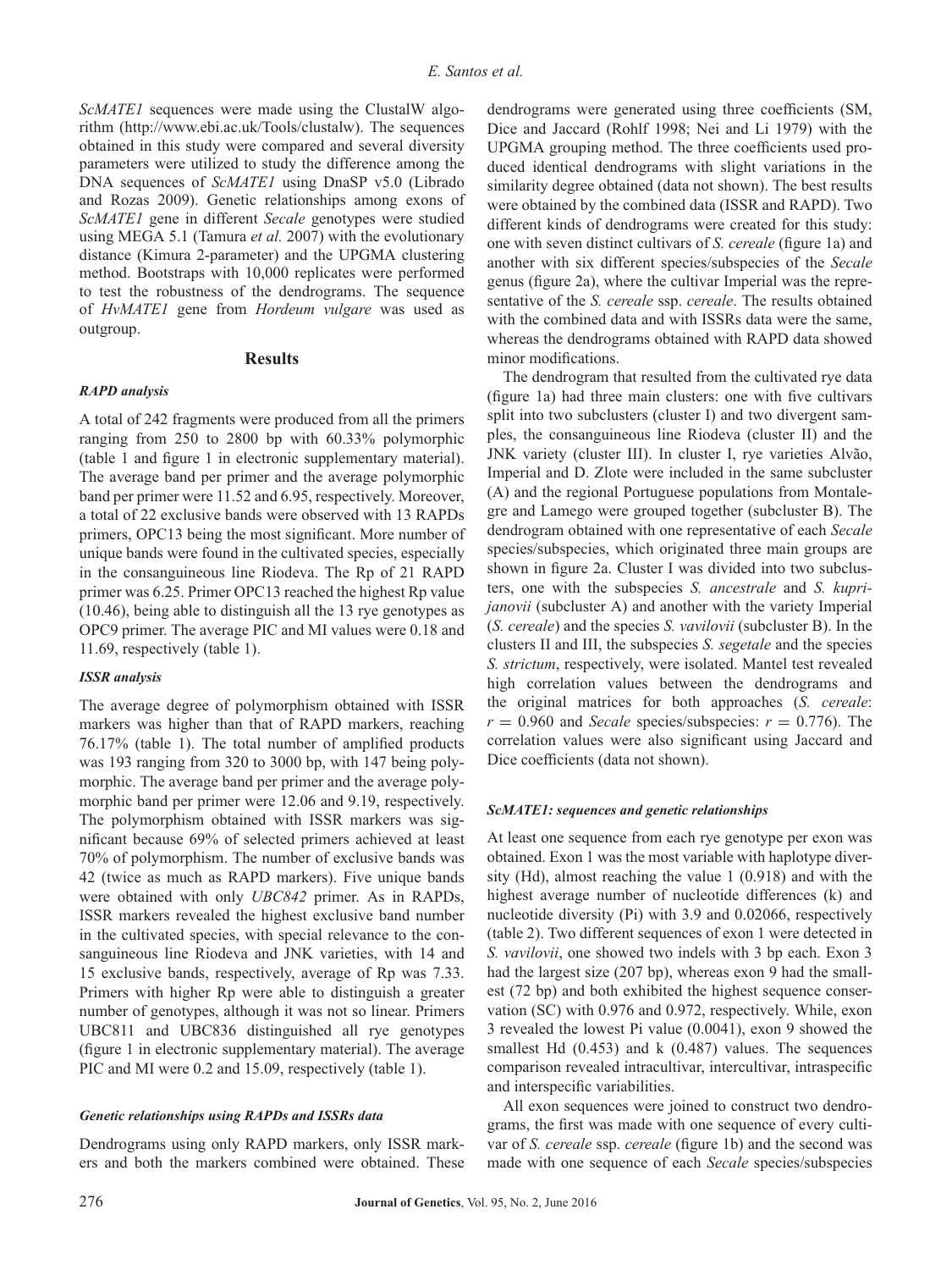

**Figure 1.** Dendrogram showing the genetic similarity within cultivated ryes belonging to *S. cereale* ssp. *cereale* using (a) RAPD and ISSR markers data and (b) data of six exons of *ScMATE1* gene. I, II, III indicate cluster denomination and (A) and (B) subclusters denomination. Dendrogram (a) was generated using UPGMA method and SM coefficient, whereas dendrogram (b) was generated using the evolutionary distance Kimura 2-parameter and the clustering method UPGMA. The numbers at the nodes are the bootstrap probability values (%).

(figure 2b) with cultivar Imperial as the representative of the *S. cereale*. This first dendrogram (figure 1b) was similar with the dendrogram which was obtained with the dominant markers (RAPDs and ISSRs), with only a change in the variety, JNK. The most divergent were the Riodeva inbred line. The second dendrogram (figure 2b) originated two main clusters with the subspecies *ancestrale* and *kuprijanovii*, and the cultivar Imperial in cluster I and the species *S. strictum* and *S. vavilovii*, and the subspecies *segetale* in cluster II. This was also very similar to the dendrogram obtained with RAPDs and ISSRs with an alteration in the species *S. vavilovii* (figure 2a).

#### **Discussion**

Molecular markers have various advantages, such as low cost, easy and quick assay, that make them increasingly required as ubiquity among others. Molecular data have shown more effectiveness than the morphological and physiological data. Matos *et al.* (2001) and Fernández *et al.* (2002) concluded that for genetic relationships studies, RAPD and ISSR markers were more useful than isozymes. Two RAPD and nine ISSR primers generated more than 80% of polymorphism. The bulk method is very convenient to get information about the interspecific genetic variability. Several authors used bulks in their studies and confirmed their effectiveness and usefulness (Loarce *et al*. 1996; Matos *et al*. 2001; Fernández *et al*. 2002; Tanyolac 2003).

#### *Estimation of genetic variability in Secale taxa*

Polymorphism quantification is crucial in genetic studies because it indicates the variance degree among plants of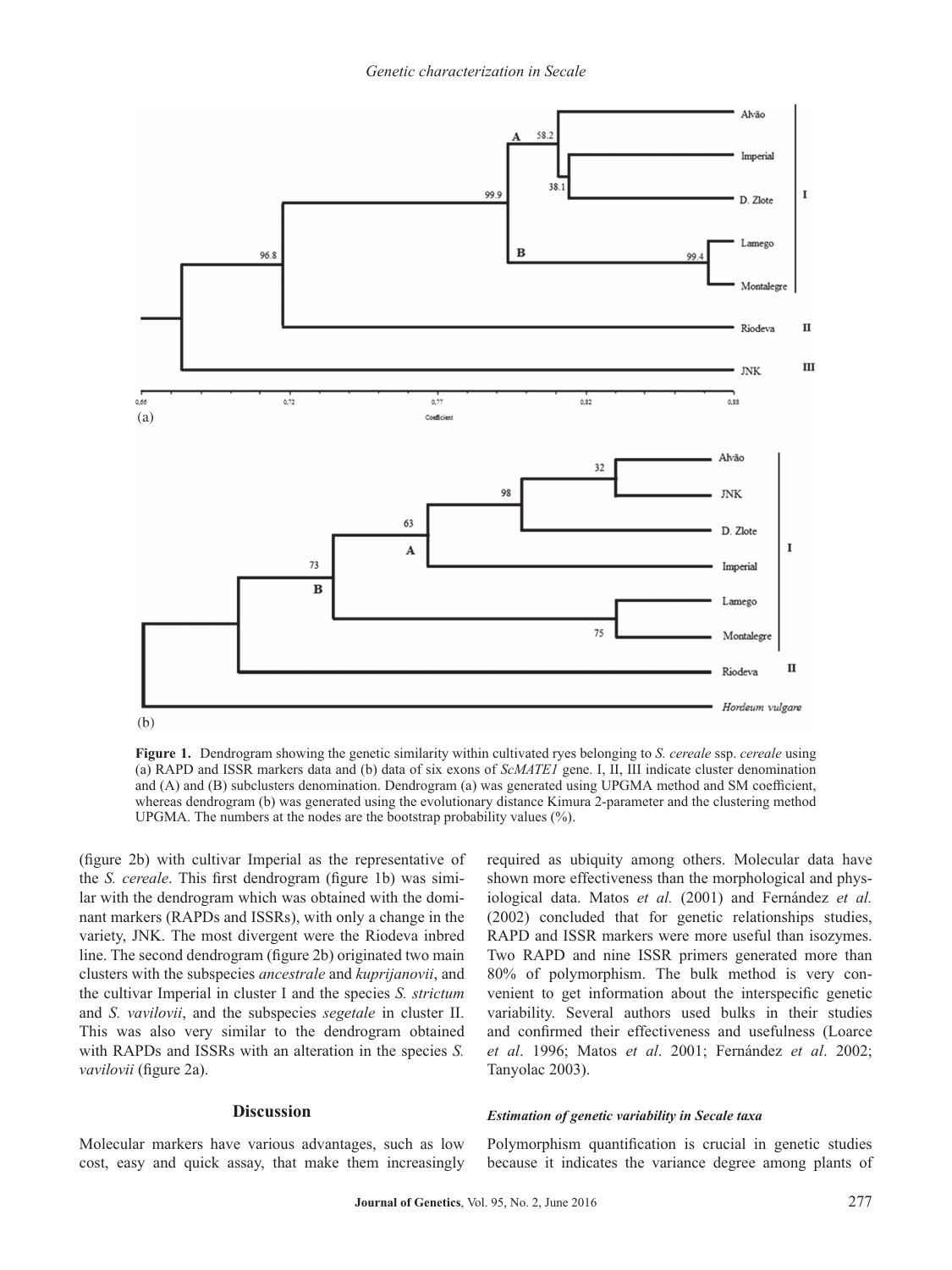*E. Santos et al.*



**Figure 2.** Dendrogram showing the genetic similarity among six different species/subspecies of the *Secale* genus using (a) RAPD and ISSR markers data and (b) data of six exons of *ScMATE1* gene. I, II, III indicate cluster denomination and (A) and (B) subclusters denomination. Dendrogram (a) was generated using UPGMA method and SM coefficient, whereas dendrogram (b) was generated using the evolutionary distance Kimura 2-parameter and the clustering method UPGMA. The numbers at the nodes are the bootstrap probability values  $(\%)$ .

the same or different species. We found high polymorphism values with both markers. The cultivars of *S. cereale* and wild species of the genus *Secale* showed a high variability which is important to reduce vulnerability to biotic and abiotic stresses. Raina *et al.* (2001) reached lower values of polymorphism with the same markers in cultivars and wild species of peanuts. ISSRs were more polymorphic and informative than RAPDs, being the more efficient marker system. Similar results were found with Portuguese rye cultivars (Matos *et al.* 2001), barley cultivars (Fernández *et al.* 2002), wild barley populations (Tanyolac 2003), cultivars and wild species of peanut (Raina *et al.* 2001) and white mulberry (Srivastava *et al.* 2004). RAPDs and ISSRs have dominant inheritance. This disadvantage could be partially overcome while analysing large number of amplification products to enlarge the genome sampling, and to obtain a better assessment of variability and phylogenetic relationships. The 435 fragments (242 RAPDs and 193 ISSRs) analysed are probably sufficient to obtain accurate genetic relationships.

The *ScMATE1* gene has been involved in Al tolerance in some rye cultivars (Silva-Navas *et al.* 2012). The variability detected in exon 1 is consistent with previous results in *S. cereale* (Silva-Navas *et al.* 2012) and other *Poaceae* species.

Two sequences of exon 1 from *S. vavilovii* suggest that this gene have at least two copies in this species. The same results were obtained by Silva-Navas *et al.* (2012) in the inbredline Riodeva. These results indicate a potential relation with Al sensitivity/tolerance, since both genotypes were previously classified as sensitive to Al-stress in acidic soil. The diversity parameters analysed (table 2) were high indicating the existence of a great genetic variability within the *Secale* genus. This variability has a high selection value that can be exploited through breeding programmes to improve the yield/performance of related crops, and even within the *Secale* genus, relative to the presence of aluminum in acidic soil, since this cereal is one of the most tolerant to this stress.

#### *Genetic relationships among Secale taxa*

The taxonomy and origin of the *Secale* genus remain highly controversial despite the large number of studies performed over the years. Rye, as barley and wheat, are crops with economic importance that are distributed worldwide. The studies of genetic diversity in the *Secale* genus are important to get a better characterization of its genome for breeding purposes.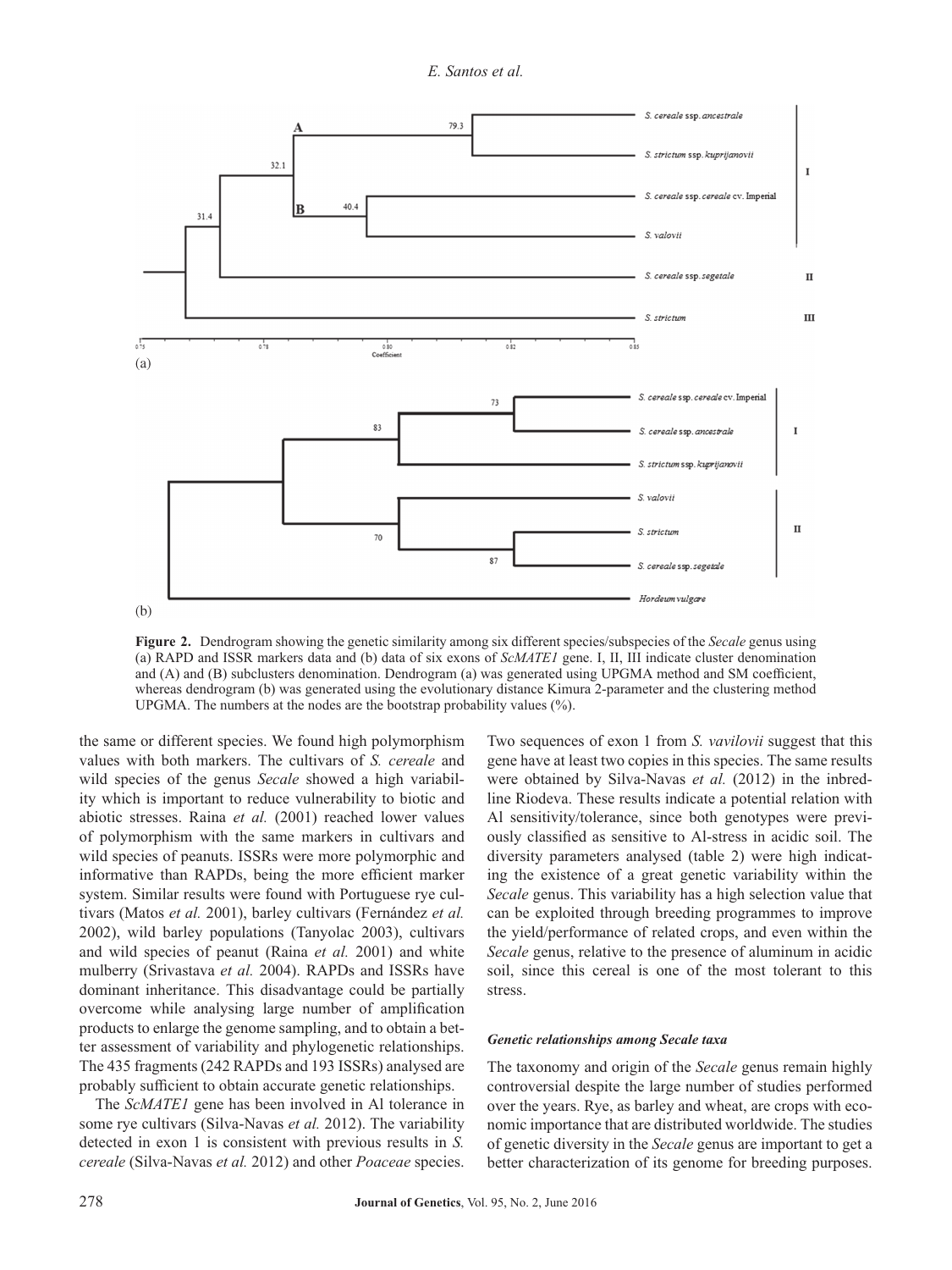Polymorphisms have a great importance in the determination of genetic relationships. The bulk method is a good tool for this approach due to the high degree of polymorphism observed in this study. Use of different markers are essential to obtain more reliable genetic relationships (Bolibok *et al*. 2005). The relationships obtained simultaneously using RAPD and ISSR markers are more accurate and the bootstrap values are higher than using one kind of marker. Loarce *et al.* (1996) and Matos *et al.* (2001) reached the same conclusion.

Both Portuguese landraces (Lamego and Montalegre) grouped together (figure 1a) probably due to a possible adaptation to local environmental conditions. Cultivars with the same geographical location have been grouped together previously (Tanyolac 2003; Ma *et al*. 2004; Srivastava *et al*. 2004). Alvão, Imperial and D. Zlote, all rye varieties were together in the subcluster A. Matos *et al.* (2001) obtained similar results with Lamego, Montalegre and Alvão. Using DArT (diversity arrays technology) markers, Bolibok-Bragoszewska et al. (2009) grouped Imperial and D. Zlote, whereas the inbred lines analysed were separated in other cluster. In our case, the inbred-line Riodeva was also separated. The consanguineous ryes are characterized by high homozygosity and low genetic variation. The JNK variety was the most divergent (cluster III). This rye exhibited a wide genetic diversity possibly due to the presence of supernumerary chromosomes (Jones *et al.* 2008).

The subspecies *cereale* and *ancestrale* of *S. cereale* were together (figure 2a), whereas the subspecies *segetale* was separated, however, this maintained a close relationship with this group. The subspecies *ancestrale* and *segetale* have been grouped using other molecular markers (De Bustos and Jouve 2002; Chikmawati *et al*. 2005; Shang *et al*. 2006; Fu *et al*. 2010; Ren *et al*. 2011). The subspecies *segetale* was generally the farthest in the group (Chikmawati *et al.* 2005; Shang *et al.* 2006; Achrem *et al.* 2014). *S. segetale* was the representative of *S. cereale* species closer to the wild rye *S. strictum*. It appears to be an immediate form among cultivated and wild ryes. This conclusion was also reached by Chikmawati *et al*. (2012). We had a unique representative of each subspecies, but high genetic similarity among different *S. cereale* subspecies was detected. *S. vavilovii* was closely related to the cultivated rye (figure 2a). This species showed strong link to *S. cereale* subspecies which is in agreement with various other works (Cuadrado and Jouve 2002; De-Bustos and Jouve 2002; Chikmawati *et al*. 2005; Shang *et al*. 2006; Fu *et al*. 2010; Zhou *et al*. 2010; Ren *et al*. 2011; Achrem *et al*. 2014). Moreover, some authors suggested that the species *S. strictum* is the common ancestor of *S. vavilovii* and *S. cereale* species (Cuadrado and Jouve 2002; De Bustos and Jouve 2002; Zhou *et al.* 2010; Achrem *et al.* 2014). *S. strictum* separated first, being the most divergent (figure 2a) and, possibly the most ancient rye in this study. The subspecies *kuprijanovii*, a perennial rye as *S. strictum*, was grouped with annual rye (figure 2a). Chikmawati *et al.* (2005) separated the perennial from the annual rye using AFLP markers. We

only had two perennial ryes and they were separated. However, Shang *et al.* (2006) and De Bustos and Jouve (2002) also had not grouped *S. strictum* and *S. strictum* ssp. *kuprijanovii* being last, close to the annual rye. Further, the *S. strictum* complex proved to be a heterogeneous group with variations between and within different taxa, mainly in the subspecies *kuprijanovii* (Cuadrado and Jouve 2002; De Bustos and Jouve 2002; Shang *et al*. 2006; Achrem *et al*. 2014). De Bustos and Jouve (2002) concluded that it was not clear if this perennial rye can be considered a subspecies of *S. strictum*.

The dendrograms obtained using six exons of *ScMATE1* gene (figures 1b and 2b) were almost similar to the dendrograms obtained using RAPDs and ISSRs markers (figures 1a and 2a). The main differences were in the variety JNK (figure 1b) and the species *S. vavilovii* (figure 2b). With both dominant markers (RAPD and ISSR), the whole genome was covered, which included the B chromosomes of JNK and as we discussed above, this could be the reason for its remoteness (figure 1a). In this case (figure 1b), a particular genome location was covered that should not include the supernumerary chromosomes, and JNK grouped with the others rye varieties. *S. vavilovii* was closely related to the cultivated species above (figure 2a) and here it was more related to the wild species *S. strictum* (figure 2b). This species have great within species differences (Fu *et al.* 2010). This change may be due to the use of different kinds of molecular markers. Therefore, we obtained good genetic relationships with different molecular markers between different species of the *Secale* genus and within the cultivated species.

#### **Conclusion**

The bulk method using RAPD and ISSR markers proved to be effective method to detect different levels of polymorphism in rye where ISSRs were more polymorphic and informative than RAPDs. The bulk analysis is an effective strategy for genotype identification in *Secale*. Regarding the genetic relationships, the regional populations of *S. cereale* clustered according to the geographic localization. *S. cereale* cultivars showed high genetic diversity which is favourable for breeding programme. Two different species would be expected to have obvious molecular differences but this was not found between *S. cereale* and *S. vavilovii*. The subspecies *segetale* could be an immediate form among cultivated and wild ryes. However, the heterogeneity of the perennial accessions verified. The *ScMATE1* gene showed a high genetic diversity in the *Secale* genus. Rye show a high tolerance to Al in acidic soils and the variability detected in this study could be related with the abiotic stress response. Moreover, the availability of plant genetic resources, with different tolerance behaviours and with different sequences, is an important basis for future crop breeding programmes. The genetic relationships obtained reinforce the dendrograms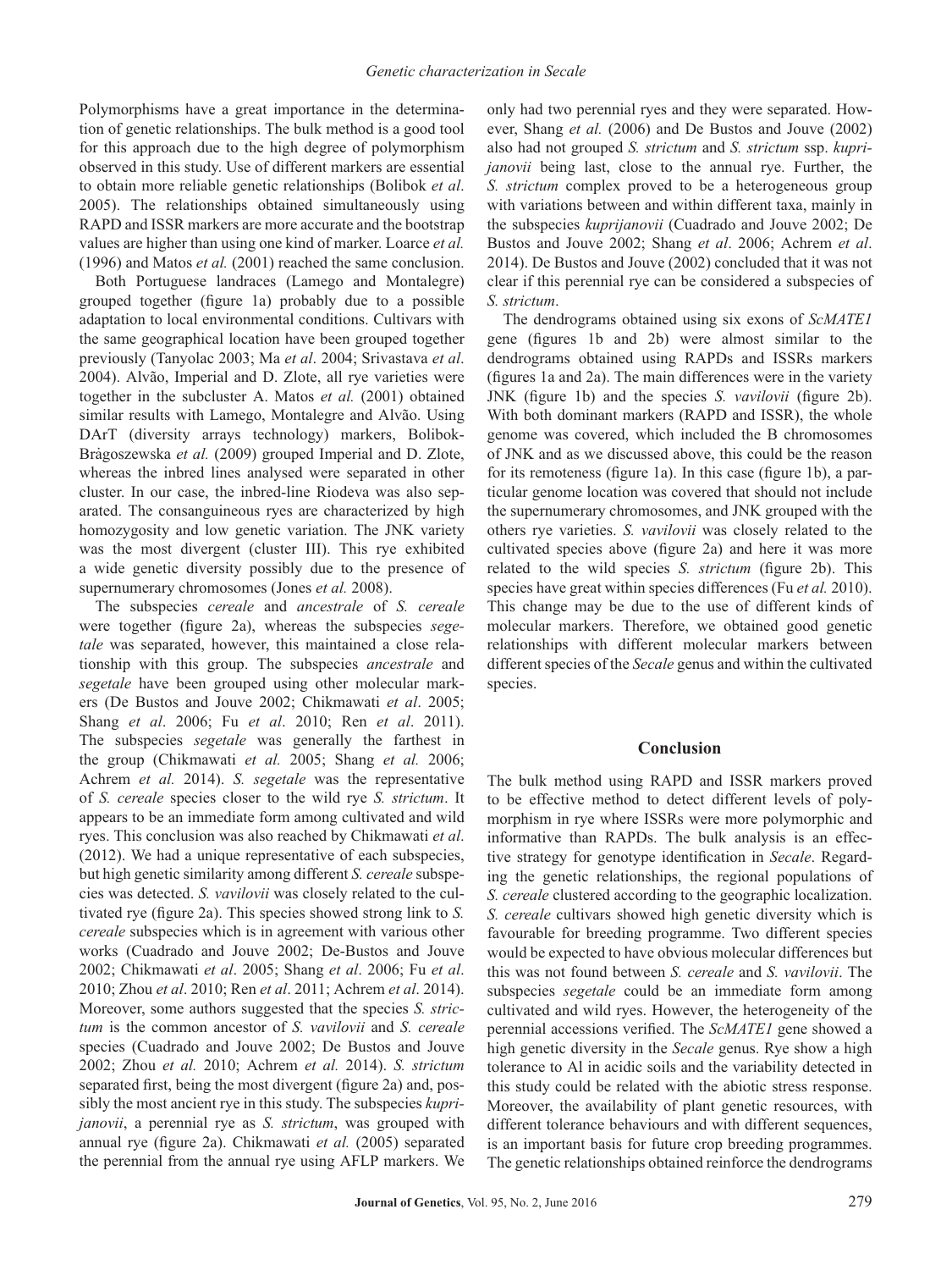with the dominant markers and showed the inconsistency prevailing in *S. vavilovii*. The conclusions were in agreement with the last revision of the genus *Secale* made by Frederiksen and Petersen (1998) who did not recognize *S. vavilovii* as a species and distinguished *S. cereale* and *S. strictum.*

#### **Acknowledgements**

This work was supported by Acción Integrada España-Portugal (PT2009-0096 and E-171/10) and PhD grant from Fundação para a Ciência e Tecnologia de Portugal (SFRH/BD/65040/2009).

#### **References**

- Achrem M., Kalinka A. and Rogalska S. M. 2014 Assessment of genetic relationships among *Secale* taxa by using ISSR and IRAP markers and the chromosomal distribution of the ACC microsatellite sequence. *Turk. J. Bot.* **38**, 213– 225.
- Bolibok H., Rakoczy-Trojanowska M., Hromada A. and Pietrzykowsky R. 2005 Efficiency of different PCR-based marker systems in assessing genetic diversity among winter rye (*Secale cereale* L.) inbred lines. *Euphytica* **146**, 109–116.
- Bolibok-Bragoszewska H., Heller-Uszyńska K., Wenzl P, Uszyński G., Kilian A. and Rakoczy-Trojanowska M. 2009 DArT markers for the rye genome—genetic diversity and mapping. *BMC Genomics* **10**, 578.
- Bushuk W. 2001 Rye production and uses worldwide. *Cereal Foods World* **46**, 70–73.
- Chikmawati T., Skovmand B. and Gustafson J. P. 2005 Phylogenetic relationships among *Secale* species revealed by amplified fragment length polymorphisms. *Genome* **48**, 792–801.
- Chikmawati T., Miftahudin M., Skovmand B. and Gustafson J. P. 2012 Amplified fragment length polymorphism-based genetic diversity among cultivated and weedy rye (*Secale cereale* L.) accessions. *Genet. Resour. Crop Evol.* **59**, 1743–1752.
- Cuadrado A. and Jouve N. 2002 Evolutionary trends of different repetitive DNA sequences during speciation in the genus *Secale*. *J. Hered.* **93**, 339–345.
- De Bustos A. and Jouve N. 2002 Phylogenetic relationship of genus *Secale* based on the characterization of rDNA ITS sequences. *Plant Syst. Evol.* **235**, 147–154.
- Dedio W., Kaltsikes P. J. and Larter E. N. 1969 Numerical chemotaxonomy in the genus *Secale*. *Can. J. Bot.* **47**, 1175– 1180.
- Fernández M. E., Figueiras A. M. and Benito C. 2002 The use of ISSR and RAPD markers for detecting DNA polymorphism, genotype identification and genetic diversity among barley cultivars with known origin. *Theor. Appl. Genet.* **104**, 845–851.
- Frederiksen S. and Petersen G. 1998 A taxonomic revision of the genus *Secale* (Triticeae; Poaceae). *Nord. J. Bot.* **18**, 399–420.
- Fu S., Tang Z., Ren Z., Zhang H. and Yan B. 2010 Isolation of rye-specific DNA fragment and genetic diversity analysis of rye *Secale* L. using wheat SSR markers. *J. Genet.* **89**, 489–492.
- Jenabi T., Saeidi H. and Rahiminejad R. M. 2011 Biodiversity of *Secale strictum* in Iran measured using microsatellites. *Genet. Resour. Crop Evol.* **58**, 497–505.
- Jones R. N., González-Sánchez M., González-García M., Vega J. M. and Puertas M. J. 2008 Chromosomes with a life of their own. *Cytogenet. Genome Res.* **120**, 265–280.
- Khush G. S. 1962 Cytogenetic and evolutionary studies in *Secale* II. Interrelationships in the wild species. *Evolution* **16**, 484–496.
- Librado P. and Rozas J. 2009 DnaSP v5: a software for comprehensive analysis of DNA polymorphism data. *Bioinformatics* **25**, 1451–1452.
- Loarce Y., Gallego R. and Ferrer E. 1996 A comparative analysis of genetic relationships between rye cultivars using RFLP and RAPD markers. *Euphytica* **88**, 107–115.
- Ma J. F., Nagao K., Sato K., Ito H., Furukawa J. and Takeda K. 2004 Molecular mapping of a gene responsible for Al-activated secretion of citrate in barley. *J. Exp. Bot.* **55**, 1335–1341.
- Mantel N. 1967 The detection of disease clustering and a generalized regression approach. *Cancer Res.* **27**, 209–220.
- Matos M., Pinto-Carnide O. and Benito C. 2001 Phylogenetic relationships among Portuguese rye based on isozyme, RAPD and ISSR markers. *Hereditas* **134**, 229–236.
- Michelmore R. W., Paran I. and Kesseli R. V. 1991 Identification of markers linked to disease resistance genes by bulk segregant analysis: a rapid method to detect markers in specific genomic regions using segregating populations. *Proc. Natl. Acad. Sci.USA* **88**, 9828–9832.
- Nei M. and Li W. H. 1979 Mathematical model for studying genetic variation in terms of restriction endonucleases. *Proc. Natl. Acad. Sci. USA* **76**, 5269–5273.
- Prevost A. and Wilkinson M. J. 1999 A new system of comparing PCR primers applied to ISSR fingerprinting of potato cultivars. *Theor. Appl. Genet.* **98**, 107–112.
- Raina S. N., Rani V., Kojima T., Ogihara Y., Singh K. P. and Devarumath R. M. 2001 RAPD and ISSR fingerprints as useful genetic markers for analysis of genetic diversity, varietal identification, and phylogenetic relationships in peanut (*Arachis hypogaea*) cultivars and wild species. *Genome* **44**, 763–772.
- Ren T. H., Chen F., Zou Y. T., Jia Y. H., Zhang H. Q., Yan B. J. and Ren Z. L. 2011 Evolutionary trends of microsatellites during the speciation process and phylogenetic relationships within the genus *Secale*. *Genome* **54**, 316–326.
- Rohlf M. 1998 NTSYS-pc. Numerical taxonomy and multivariate analysis system, version 2.02i. Department of Ecology and Evolution. State University of New York, Setauket, USA.
- Roldán-Ruiz I., Dendauw J., Van Bockstaele E., Depicker A. and De Loose M. 2000 AFLP markers reveal high polymorphic rates in ryegrass (*Lolium* spp.) *Mol. Breed.* **6**, 125– 134.
- Sencer H. A. and Hawkes J. G. 1980 On the origin of cultivated rye. *Biol. J. Linn. Soc.* **13**, 299–313.
- Shang H. Y., Wei Y. M., Wang X. R. and Zheng Y. L. 2006 Genetic diversity and phylogenetic relationships in the rye genus *Secale* L. (rye) based on *Secale cereale* microsatellite markers. *Genet. Mol. Biol.* **29**, 685–691.
- Silva-Navas J., Benito C., Téllez-Robledo B., El-Moneim D. A. and Gallego F. J. 2012 The *ScAACT1* gene at the *Qalt*5 locus as a candidate for increased aluminum tolerance in rye (*Secale cereale* L.) *Mol. Breed.* **30**, 845–856.
- Sorkheh K., Shiran B., Gradziel T. M., Epperson B. K., Martíne-Gómez P. and Asadi E. 2007 Amplified fragment length polymorphism as a tool for molecular characterization of almond germplasm: genetic diversity among cultivated genotypes and related wild species of almond, and its relationships with agronomic traits. *Euphytica* **156**, 327–344.
- Srivastava P. P., Vijayan K., Awasthi A. K. and Saratchandra B. 2004 Genetic analysis of *Morus alba* through RAPD and ISSR markers. *Indian J. Biotechnol.* **3**, 527–532.
- Stutz H. C. 1972 On the origin of cultivated rye. *Am. J. Bot.* **59**, 59–70.
- Tamura K., Dudley J., Nei M. and Kumar S. 2007 MEGA4: molecular evolutionary genetics analysis (MEGA) software version 4.0. *Mol. Biol. Evol.* **24**, 1596–1599.